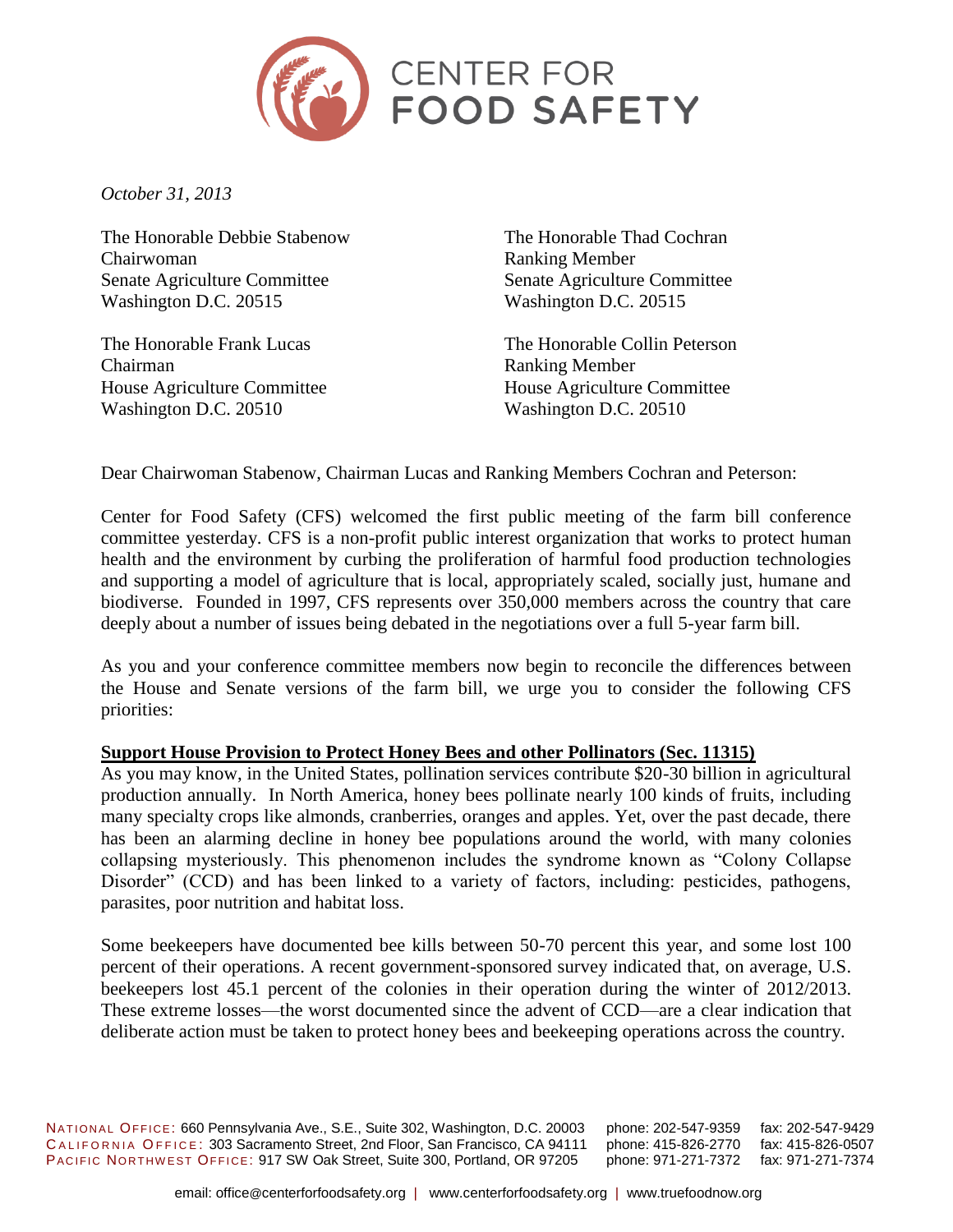Honey bees are not the only pollinator at risk: the health of native pollinators is also jeopardized by the same stressors adversely impacting honey bees. There are thousands of pollinating species, such as bumble bees, butterflies, beneficial flies and beetles, and several important bird and bat species at risk.

Some of these species are declining even faster than honey bees and are equally critical to agricultural production. The loss of native pollinators is therefore a significant threat to agriculture, yet there is no thorough monitoring of these losses by Federal agencies.

Sec. 11315 in the House-passed H.R.2642 was originally offered as an amendment to the farm bill by Representatives Alcee Hastings and Marcy Kaptur and passed by an overwhelming margin of 273-149. The amendment was nearly identical to an amendment offered by Senator Barbara Boxer to the Senate farm bill that did not receive a vote.

This provision would be a significant step towards ensuring the long-term viability of honey bees, wild bees, and other beneficial pollinators through several initiatives, including:

- Establishing better inter-agency coordination on pollinator health;
- Creating a USDA task force on bee health and commercial beekeeping;
- Directing Federal agencies to provide guidance on issues related to pollinator health;
- Monitoring and reporting on health and population status of managed and native pollinators, including bees, birds, bats and other species; and
- Assessing the feasibility for new public bee research labs, among other things.

Maintaining healthy populations of honey bees and other pollinators is essential for the long-term success of American agriculture. If passed into law, this provision would greatly improve Federal coordination in addressing the dramatic decline of managed and native pollinators as well as direct the government to regularly monitor and report on their health.

# **Oppose House Provision Seeking to Negate State and Local Protection Laws (Sec. 11312)**

CFS strongly opposes a House provision that seeks to negate state and local laws regarding the production or manufacture of agriculture products. The provision, (Sec. 11312 of H.R. 2642) originally offered by Representative Steve King and adopted during the House Agriculture Committee's markup of H.R. 1947, is an intensely controversial provision that takes aim at state laws overwhelmingly approved by voters through ballot initiatives or by state legislatures.

The provision is so broad that it would likely block or preempt a wide swath of state laws covering everything from child labor to dangerous pesticides to food safety to alcohol and tobacco products. The provision could trigger expensive court cases about any state law related to agricultural products, from the use of certain pesticides and agricultural products to restrictions on firewood transported into a state in order to protect against invasive pests and damage to local forests.

This amendment would also force states to allow commerce in products they have banned. As the Supreme Court has made clear, the Commerce Clause allows Congress to regulate commerce; it doesn't give Congress the authority to mandate its creation, nor to require anyone to participate in commerce they find objectionable.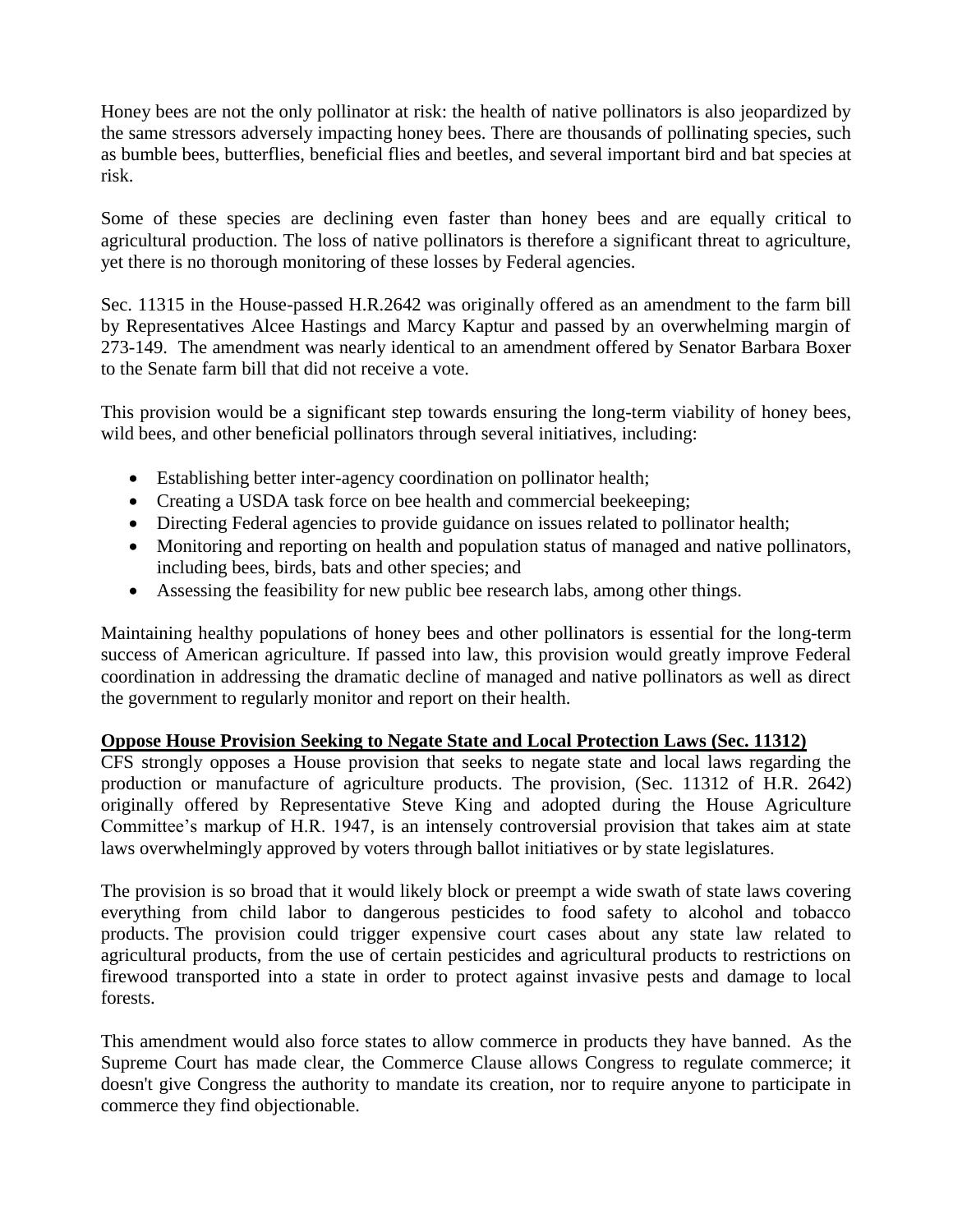It is standard practice for states to impose conditions relating to the production or manufacture of agriculture products in order to safeguard their citizens. Some examples include state laws regarding the use of dangerous pesticides on crops; arsenic in poultry feed; labeling of farm-raised fish; state pollution standards, such as bans on spraying sewage on crops directly before they are fed to people, and requirements for lagoon siting, wastewater discharge, and use of licensed sludge applicators; and animal welfare laws restricting practices such as intensive confinement of animals on large farms.

Incursion into states' rights is antithetical to the central tenets of the Republican Party, while blocking or preempting regulatory safeguards is a non-starter for Democrats. Adopting this provision or anything like it would not only be bad policy, it would likely be a poison pill that could derail conference committee negotiations.

## **Oppose House Provision to Delay Lifesaving Food Safety Reforms (Sec. 11321)**

CFS strongly opposes a provision (Sec. 11321 in H.R. 2642) which would unnecessarily delay implementation of lifesaving food safety regulations recently passed by Congress.

Foodborne illness is an ongoing, preventable epidemic that the Centers for Disease Control and Prevention estimates affects 48 million people – 1 in every 6 Americans – annually. Over 128,000 are hospitalized every year and 3,000 tragically die. Those that recover often suffer severe long-term effects, such as kidney failure, chronic arthritis, and brain and nerve damage. The annual costs to the U.S. economy in medical bills and productivity losses alone are over \$77 billion.

The provision –offered as an amendment by Representative Dan Benishek (R-MI) and agreed to by voice vote during previous proceedings on H.R.1947– seeks to further delay implementation of the Food Safety Modernization Act (FSMA) by requiring the U.S. Food and Drug Administration (FDA) to conduct a "scientific and economic analysis" of FSMA regulations before they can move forward. Not only is this provision unnecessary and duplicative, but it runs counter to the deadlines that Congress wrote into the law and were upheld by a Federal court.

Passed by Congress in 2011, FSMA was the first major U.S. food safety legislation since 1938 and its passage was heralded by public interest and farming groups alike. It also marked a much needed sea-change in how FDA should approach food safety, shifting from merely responding to outbreaks to preventing them.

Recognizing the need to balance prevention while not overly impacting the safest segment of the food sector, small farms and businesses, the Senate responsibly passed an amendment offered by Senators Jon Tester (D-MT) and Kay Hagan (D-NC) that alleviated these concerns by exempting small producers from FSMA. The Tester-Hagan provision, as well as the law's requirement that FDA establish science-based standards for safe food production, makes the current Benishek provision wholly unnecessary.

Since the passage of the Benishek amendment in the House farm bill, FDA announced in August that it will conduct a full Environmental Impact Statement (EIS) to assess the environmental and economic impacts its produce rule –one of seven specific regulations called for in FSMA– would have, particularly on small producers and farmers. FDA's decision to assess these impacts prior to finalizing the rule will help ensure the preventative food safety rules do not negatively impact small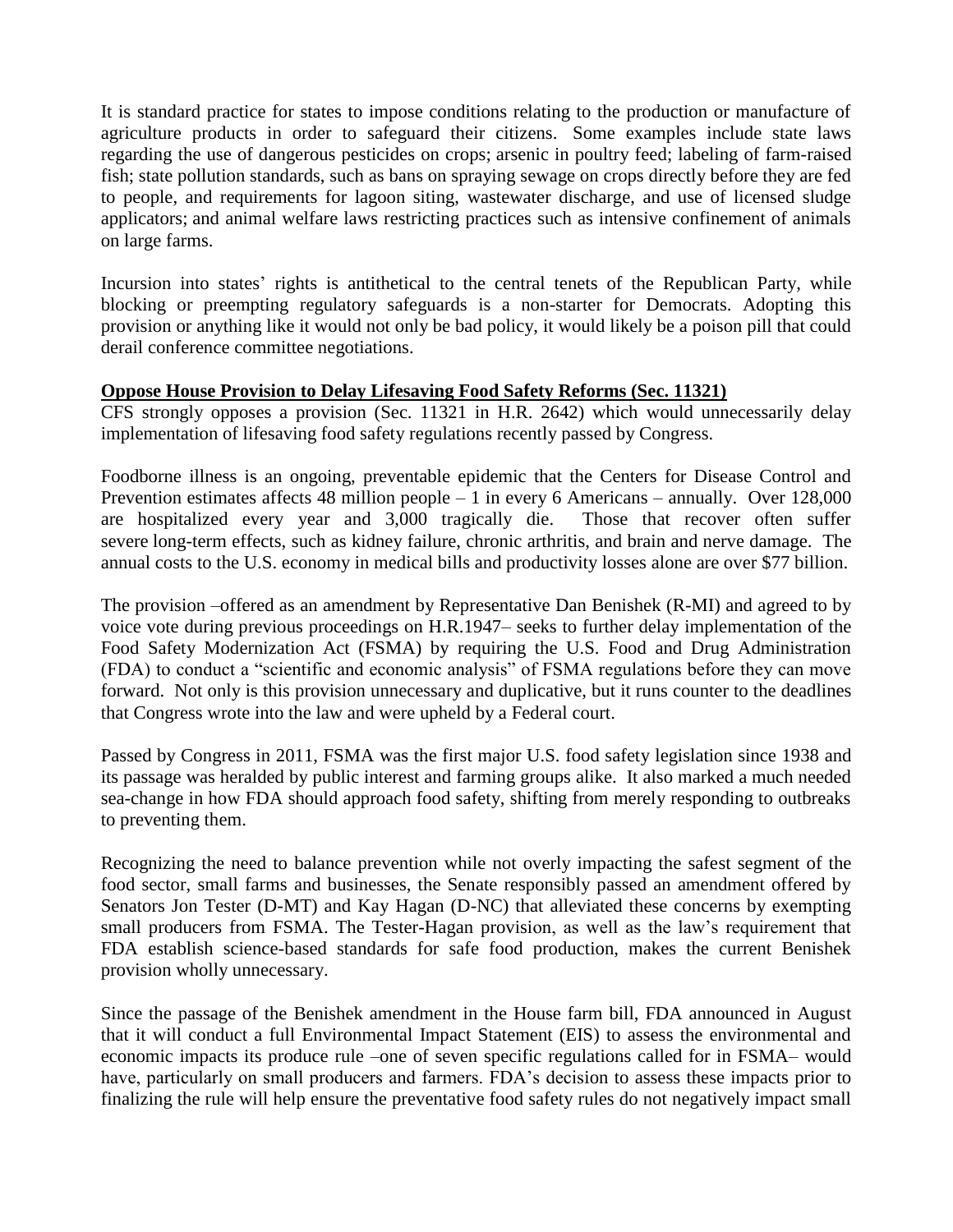farms and businesses. This was welcomed news for food safety and farm groups, and makes the Benishek amendment duplicative and unnecessary.

Regrettably, FDA has dragged its feet in implementing the lifesaving food safety provisions of FSMA and is severely behind the deadlines set by Congress. In a lawsuit brought by the Center for Food Safety, a Federal court ruled that FDA had violated the law by missing Congressional deadlines and ordered FDA to produce the regulations by deadlines set by court injunction. Per the Court's injunction, FDA must issue each draft rule by November 30, 2013, and each final rule, by June 30, 2015. The Court's injunction allows for robust period of public participation and agency revision.

Given that FSMA already includes protections for small producers written into the law, that FDA has taken it upon itself to analyze many of the impacts called for in the Benishek amendment, and that Congress previously and now a federal court have both set deadlines underscoring the urgent need for the regulations as soon as practicable, there is no reason that implementation of FSMA's lifesaving food safety regulations should be further delayed. Furthermore, the Benishek amendment did not receive a roll call vote. Therefore it is not clear that the provision is even widely supported by the House. As such, we oppose Sec. 11321 and call for it to be excluded from consideration in the final conference report.

### **Oppose House Provision to Remove Oversight of Hazardous Pesticides (Sec. 9014)**

CFS opposes a House provision (Section 9014 of H.R. 2642) that could make it impossible for the Environmental Protection Agency (EPA) to stop hazardous imports of treated seeds before they get into commerce. Such a provision could have major repercussions for how EPA regulates seeds treated with pesticides or that are genetically engineered.

A similar amendment (SA 984) offered by Senator Fischer (R-NE) would repeal a section of the Federal Insecticide Fungicide and Rodenticide Act (FIFRA) that authorizes EPA to evaluate and restrict seeds that are treated with pesticides or genetically engineered. This amendment, which did not receive a vote, could eliminate EPA's authority to protect farmers, consumers, and our vital pollinators from pesticides that are coated on seeds.

Congress should not consider such amendments to FIFRA, especially absent Congressional hearings with input from experts and the committees of jurisdiction. Therefore, CFS strongly opposes consideration of this or any similar language that could limit the ability of the EPA to stop hazardous imports of treated or genetically engineered seeds before they get into commerce.

### **Support Critical Investments in Domestic Organic Agriculture to Meet Growing Demand**

As one of its core campaigns, CFS works to maintain and enhance strong organic standards that live up to the quality and integrity that consumers expect from organic products. In addition to its own work, CFS is a founding member of the National Organic Coalition (NOC), a national alliance of organizations involved in organic agriculture. CFS fully endorses NOC's recommendations to the 2013 farm bill conference committee summarized below.

As you may know, organic is one of the fastest growing sectors in U.S. agriculture today, with over 17,500 operations across America. The sector grew by over 10 percent last year and reached \$35 billion in sales. Currently, domestic demand for organic food and beverages far exceeds domestic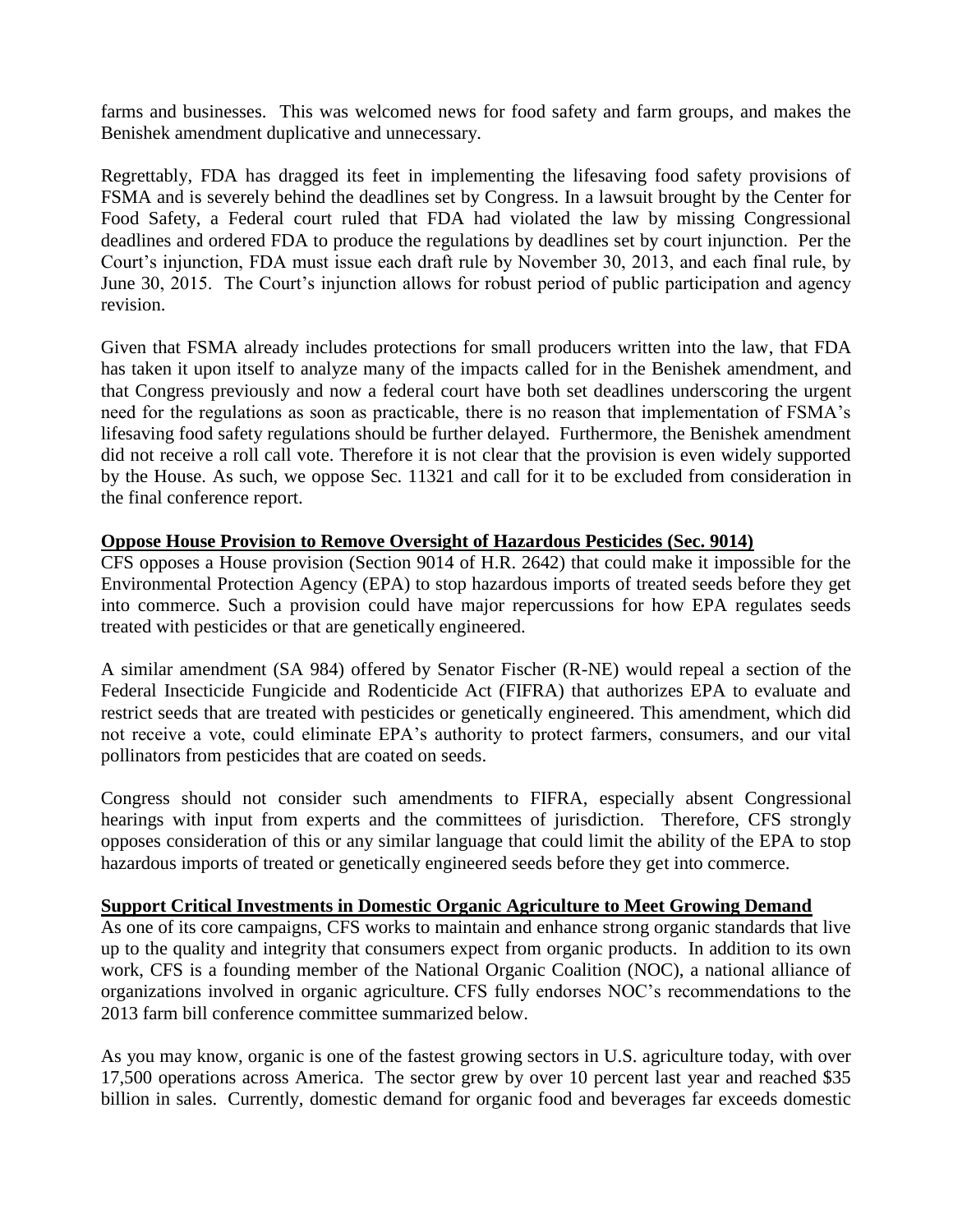production. Companies producing organic products or retailers selling organic foods have had to look to foreign suppliers to meet the strong demand for organic foods by US consumers.

Unfortunately, the short-term farm bill extension enacted on January 1st of this year failed to fund any of these important organic programs. No other sector of agriculture was as hard-hit by this funding hiatus as the organic sector, which makes renewed funding for these programs as part of the 2013 farm bill or any extension of current law even more critical.

CFS strongly urges you to support the following provisions in any final farm bill legislation:

## **Senate Organic Certification Cost Share Program Provision (Sec.11034)**

CFS strongly supports the National Organic Certification Cost Share Program (NOCCSP), enacted in the 2002 farm bill and reauthorized through the 2008 farm bill, which has historically provided organic certification cost share for organic farmers in states not covered by the Agricultural Management Assistance (AMA), enacted as part of the Federal Crop Insurance Act.

Organic certification cost share is vital to growing the domestic supply of organically produced foods. It is particularly helpful to small and medium sized organic operations, for which the certification costs can be prohibitive. Without this assistance, many small and medium scale operations may stop getting certified all together.

The one-year farm bill extension legislation passed by Congress on January 1, 2013 did not provide any funding for the NOCCSP, so the program is now dormant. Even more concerning, the House farm bill repeals the National Organic Certification Cost Share Program, and continues to provide 10 percent of AMA program funding (\$1 million annually) for organic farmers (not handlers), but only for farmers in 16 designated AMA states.

The Senate farm bill includes a provision, Sec. 11034, to merge the two programs together under the AMA program umbrella, using the permanent funding baseline of that program in a manner that provides \$11.5 million annually for organic certification cost share. CFS strongly supports the Senate provision.

### **Senate Organic Production Market and Data Initiatives (ODI) Provision (Sec. 10005)**

ODI is USDA's multi-agency organic data collection initiative that collects information vital to maintaining stable markets, creating risk management tools, tracking production trends, and increasing exports. Like conventional agriculture, the organic industry cannot continue to thrive and maintain stable markets without good data collection.

Although funding for ODI was provided in the House Agriculture Committee's 2012 Farm Bill, it was not included in the 2013 House bill. CFS supports a Senate provision, Sec. 10005, which authorizes annual appropriations for the ODI, and also provides \$5 million in one-time mandatory funding for the program.

### **Modernization & Technology Upgrade for National Organic Program (Sec. 10005)**

The National Organic Program (NOP) performs regulatory oversight and maintains the integrity of the USDA organic label. It is essential to maintain this program to hold producers